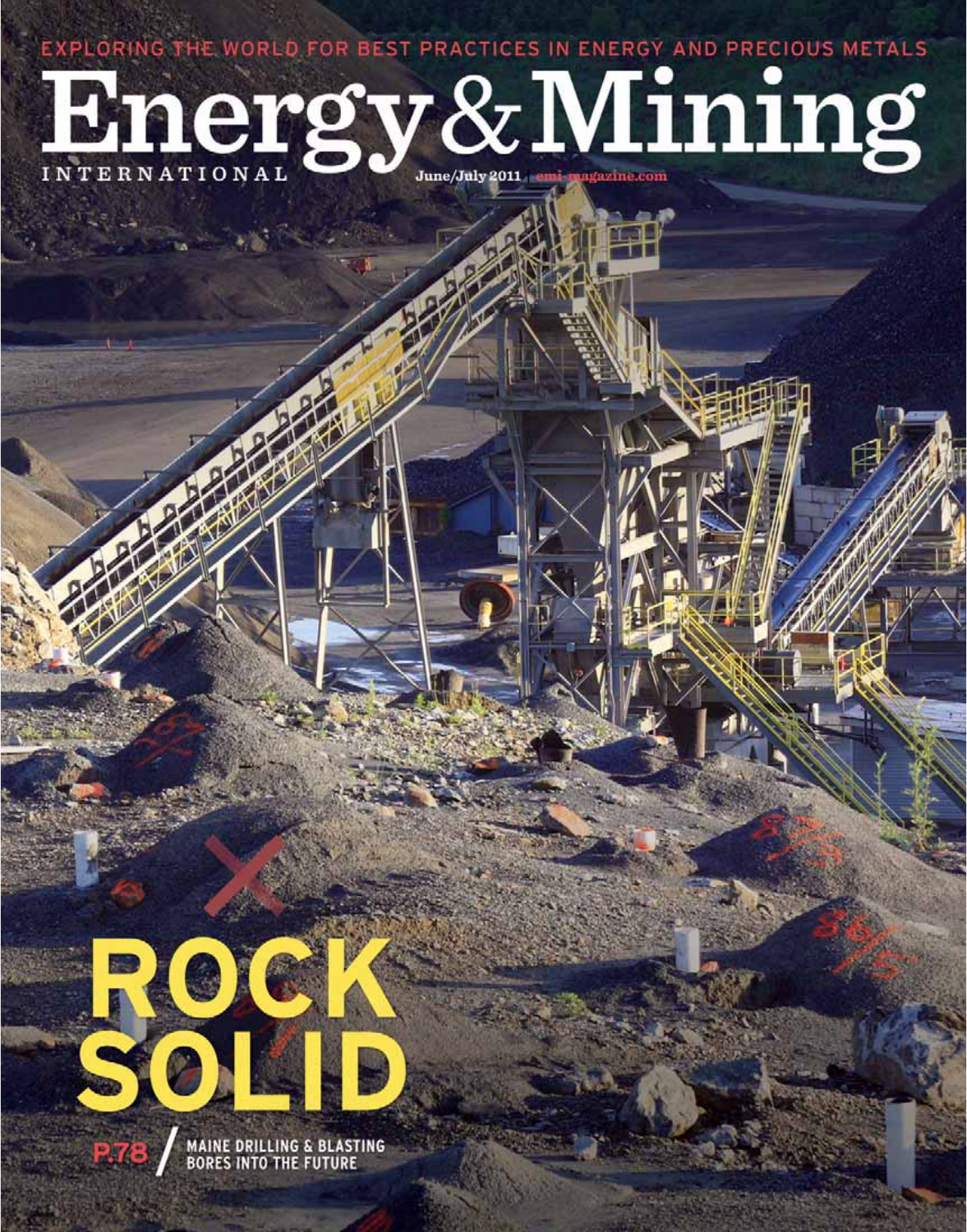MI

# **Rock Solid**

Maine Drilling & Blasting celebrates 45 years in business with a secure foundation and concrete plans for the future.

"We truly believe that growth is a natural outcome of nataran sacsanno or<br>doing things right." // MITCH GREEN, vice president

# [ BY LORI SICHTERMANN ] **Maine Drilling & Blasting started at the** kitchen table of Ted and Judy Purington of Gardiner, Maine. From that beginning in 1966, the firm has had a core set of values that are non-negotiable: honesty, hard work and quality service.

Today, the company celebrates 45 years of safety, success and growth in the drilling and blasting industry. Over the years, Maine Drilling & Blasting has safely performed more than one-and-ahalf-million controlled blasts for highways, quarries, house lots, utilities, marine and energy work. And through the years, the company has upheld its original values and, more recently, remained nimble in a fluctuating economy.

Mitch Green, vice president of Maine Drilling & Blasting, says the storied history of the company's last 45 years can be quantified into two segments: 1966 to 1990, and 1990 to the present.

In the 1960s, the business took off with a bang. "A lot of [our early success] in moving out of the traditional Maine market area had to do with the highway systems," Green explains. "The interstate system was being finished in New England and we became a part of that. What's more, the company experienced an expansion into the quarry markets outside of Maine during that same period."

Maine Drilling & Blasting was founded in times of economic growth.

## PROFILE

www.mdandb.com | Estimated 2011 sales: \$60-75 million | Employees: 375+ | Corporate headquarters: Gardiner, Maine | Specialty: Drilling and blasting

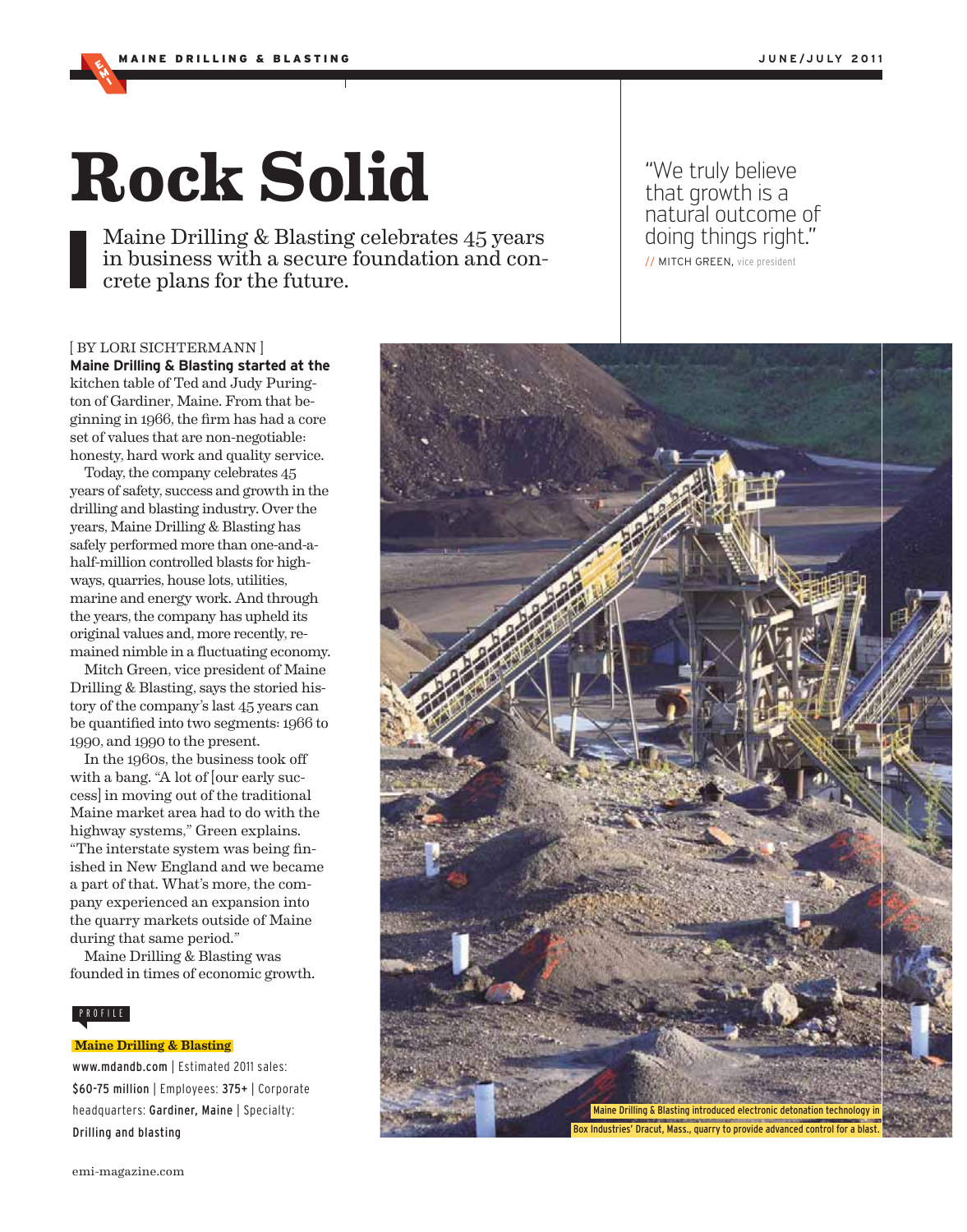MI



However, the company would eventually encounter several economic contractions that would leave a lasting impression on the operation. "Around 1989 and 1990, there was a fairly severe recession and the company had to reorganize and restructure to become much smaller and leaner," Green recalls. "That period really set the stage for our sustainability as we know it today."

He says the company had a desire to expand, but the unsteady economy in the late 1980s caused some hesitation. "We wanted to spread our geographic footprint, but were concerned about doing that on a sustaining level," he adds. "The executive leaders at the time mapped out a fiscally conservative approach to the company's expansion that would allow it to build up the necessary resources in cash in order to fund growth."

Maine Drilling & Blasting's calculated growth strategy continues to prove successful for the company. Currently, the operation's footprint spans the New England states and Pennsylvania down into the northern edge of the Virginias. "We expanded, but we did it in a very fiscally responsible way," Green notes.

Since the mid-1990s, Maine Drilling & Blasting has completed a number of acquisitions that have enabled the company to become a stronger organization. "There have been a number of acquisitions in key markets that have helped us to grow our operations," Green notes. "We will also greenfield operations in markets where there are no relevant acquisitions for us. In those instances, we acquire property, establish an office and begin to employ people local to the market."

As Maine Drilling & Blasting has realized, expansion and growth are risky, and it needs a solid plan to be successful.

"Growth should always be tempered by our ability to service the market locally," explains President and CEO Bill Purington. "That means local employees, local equipment and resources for supply and distribution."

Moving one state at a time, Maine Drilling & Blasting has become one of the largest D&B firms in the country. It utilizes more than 100 drills throughout its footprint and nearly 400 employees during peak season. And, as Green notes, the company has its sights set on

continued growth. "Our business plan is to achieve a strong market share in all of the markets we serve," he says. "We truly believe that growth is a natural outcome of doing things right."

### CHANGE FOR THE BETTER

The business model of Maine Drilling & Blasting seems simple: breaking rock. However, as the operation has demonstrated over the past 45 years, there are many facets to breaking the hard stuff. According to Green, the industry for drilling and blasting has changed significantly over the past several decades, causing widespread alterations to standard operating procedures.

In recent years, regulations have been one cause of stress for the industry in which Maine Drilling & Blasting competes. "We all know that it has become an increasingly stringent regulatory environment, especially since Sept. 11, 2001," Green notes. "The demands placed on the company by this environment require strict compliance to a number of regulatory agencies. Failure to comply can expose a company not only to fines, but potential suspension of the licenses necessary to operate."

However, as restrictive as regulations can be, Maine Drilling & Blasting views these challenges as an opportunity for continued growth. "Some companies can look at [industry regulations] as the type of change that is not convenient and therefore they resist it," Green explains. "We look at it as an opportunity to be better at what we do. Compliance to the regulatory environment today is paramount to the health of our company."

In response to more stringent demands on the industry, Maine Drilling & Blasting created in-house training programs that offer more information than is necessary to comply with regulations.

"Industry regulations challenge us to train people at a much higher level. This is how we embrace the future," Green explains. "Drilling and blasting are trades, and you learn them through experience. You can't send an employee to a school of drilling and blasting, so we train these employees on our own, showing them how to use the most advanced technology in the most efficient way in order to ensure safe,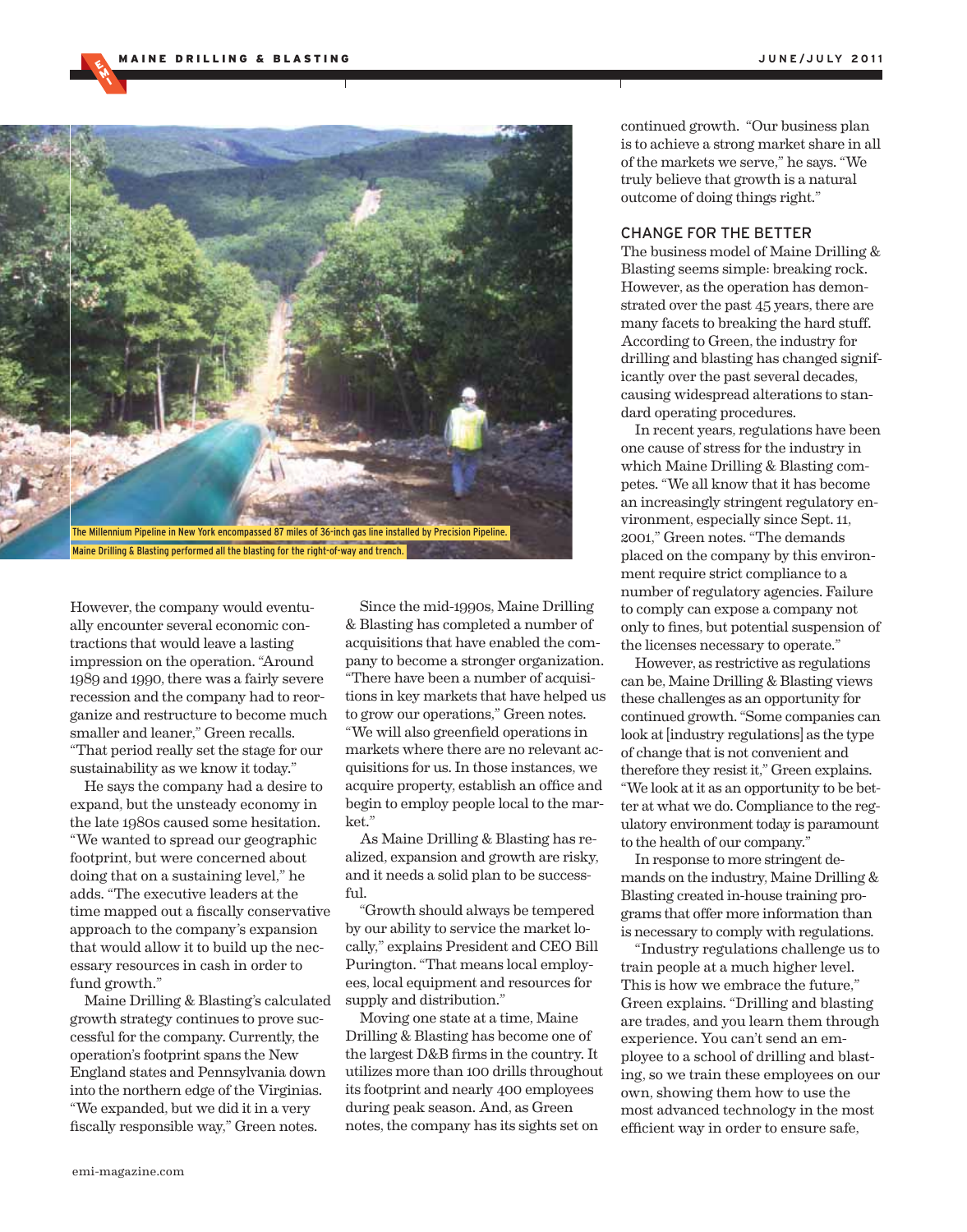productive operations and minimal impact on the environment."

MI

In addition to regulators, the general public has placed more demands on the drilling and blasting industry. "People have become more educated and are concerned about the environments in which they live," Green explains. "The public puts a lot of demands on how business is done today – they're precise about services they find acceptable."

Maine Drilling & Blasting puts forth substantial effort to inform area residents about a project well in advance of the start date.

"We do a lot of public training," Green says. "We may do three or four public forums before we put equipment on a project to help our customers get the word out on how we're going to do it. The trust between the public and our company is another aspect of the total environment in which we operate on a daily basis."

# A FOCUSED APPROACH

Fundamentally, the drilling and blasting industry is straightforward. "We drill and blast rock so people can put in homes, businesses, retail centers, bridges and roads, and so quarries can generate the product which keeps the region's infrastructure solid." Green explains. "In fact, our quarry divisions service over 140 quarries across 10 states, in pits from 10,000 to 1.5 million tons per year with turnkey drilling and blasting services, including laser profiling, bore tracking and comprehensive quarry planning and blast design."

However, as Maine Drilling & Blasting has demonstrated, once you have your fundamentals perfected, there are endless avenues to pursue. For example, it recently increased its presence in the hydro, pipeline, wind and other energy markets. "The need for energy is changing; there have been many ambitious programs that have been put in place in the Northeast to leverage renewable resources to create energy," Green notes.

A number of programs are taking place in the Northeast's wind power segment, and Maine Drilling & Blasting is uniquely positioned to be a part of the process. These projects require drilling, blasting and related capabilities, and the



company has the technology and equipment to make these projects successful.

"One of our specialty services that bolted on well for us is our rock anchors and rock bolting," Green explains. "Energy towers need stabilization of their bases, so we drill the holes necessary and install the rock anchors to post-tension the concrete tower foundations. That's been a side business for us that complements our fundamental service of drilling and blasting rock."

Green estimates Maine Drilling & Blasting has worked on nearly 96 percent of the commercial wind energy projects in the New England area. "There are probably 560 megawatts in place today, and we've been involved in about 545 of them," he says. "We've also done all the rock bolting work associated with those sites. That amounts to over a thousand rock anchors."

In addition to wind power, Maine Drilling & Blasting has applied its capabilities to the hydroelectric industry. It

won a three-year contract to provide drilling and blasting services to the Holtwood, Pa., hydroelectric facility improvements for Pennsylvania Power and Light. "There's been quite a bit of expansion and refurbishing of hydro power in our area of the country," Green notes. "There's a growing program to upgrade facilities, and some of it will involve rock. We see that market growing for us."

Natural gas pipeline work is another segment of the energy market for Maine Drilling & Blasting. "The initial phase of this kind of work is to bring energy in from Canada and down from Sable Island, 300 km southeast of Halifax, Nova Scotia," Green explains. "The cost of natural gas vs. other forms of energy has made such work viable in today's market. Of course, significant investments are now being made in the Marcellus Gas Shale region in Pennsylvania, and we are currently in that market for road development and pad work."